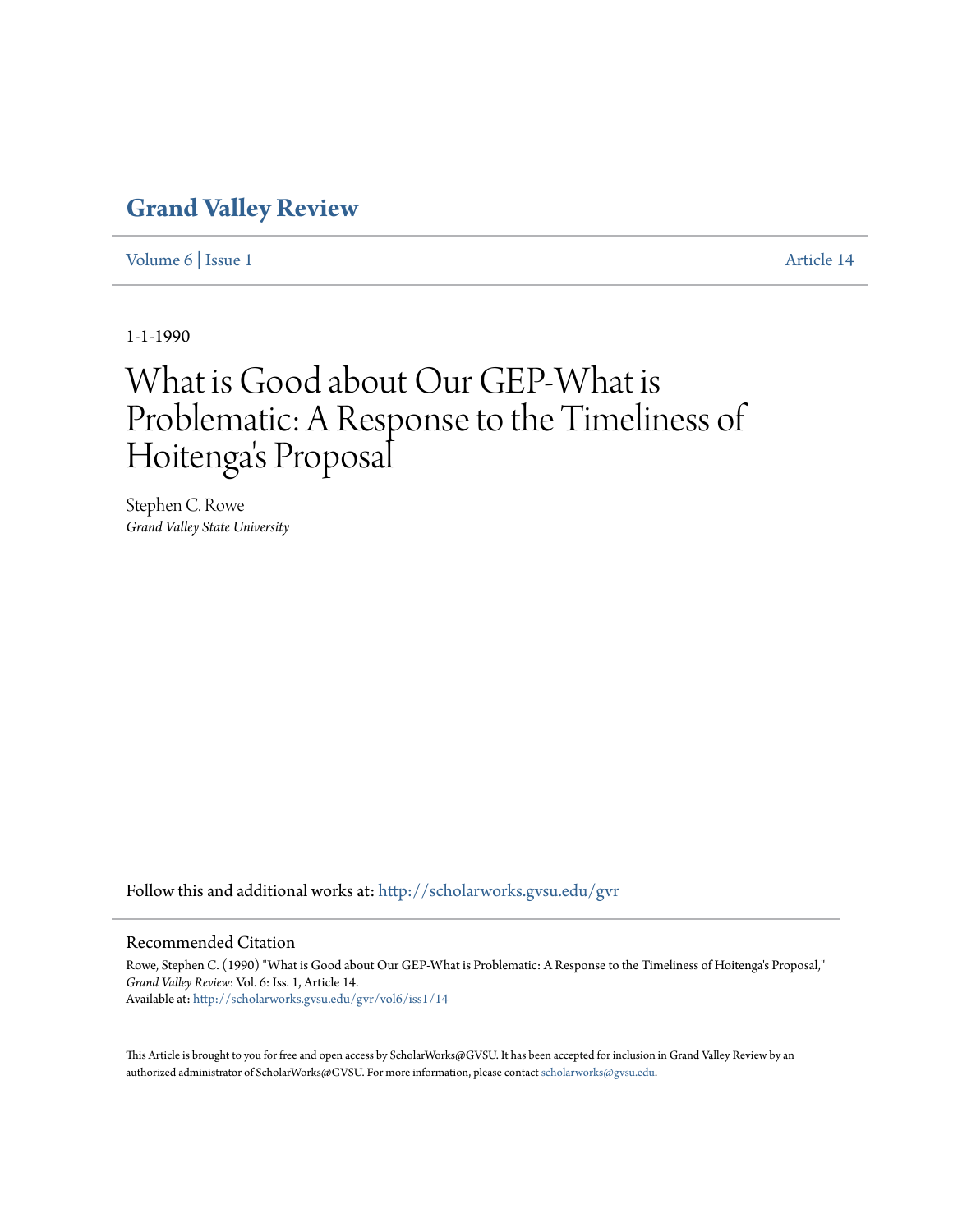## **What is Good about Our GEP-What is Problematic: A Response to the Timeliness of Hoitenga's Proposal**

Stephen C. Rowe

Having served as the chair of the General Education Subcommittee for the past three years, my view of the General Education Program perhaps provides a counterpoint to that of Dewey Hoitenga. His focus is on the design or conceptualization of the program, while mine of late has been primarily on the everyday detail of the procedures and forms and meetings of the program. Yet I think our views are finally complementary, and we agree that the time is right for some changes. In order to make this clear I need to review what has been happening in recent years.

I became a member of the Gen Ed Subcommittee and its chair in 1987, the first year of implementing the new program. The understanding in the committee at that time was that we would resist the temptation to "tinker," that we would take the new program as we received it from the previous committee that designed it and seek to implement. While acknowledging that there were problems in the design due to certain of its "political" aspects, we bracketed these problems and set about the project of seeing if we could make it work. Our hope was that we could thereby refine and purify the program from the bottom up. (As a philosopher, my concern was not so much with the representation of my discipline as a part, as with enabling the whole program to achieve philosophical adequacy.)

It went pretty well, and I am convinced that we made real and significant progress. But this advance might be hard to see, since it has occurred primarily in collegiality and pedagogy rather than in terms of abstract design.

Very early on we came to the agreement that what was most important in developing the program was collegial process, the establishment of a live and ongoing deliberation. This, we decided, was the best source out of which right decisions might emerge with respect to choice of courses for the categories and even articulation and reform of the categories themselves. We initiated an evaluative process in which good reasons could prevail and find implementation in meeting each other as colleagues, fellow teachers and learners within a shared educational undertaking rather than as administrators or competitors.

At the same time we affirmed certain essential values in the way of learning that should characterize the actual relations between teachers, students, and materials within the program. Bracketing issues of overall design, we were concerned with the concrete dynamics of the classroom, particular courses, and the undergraduate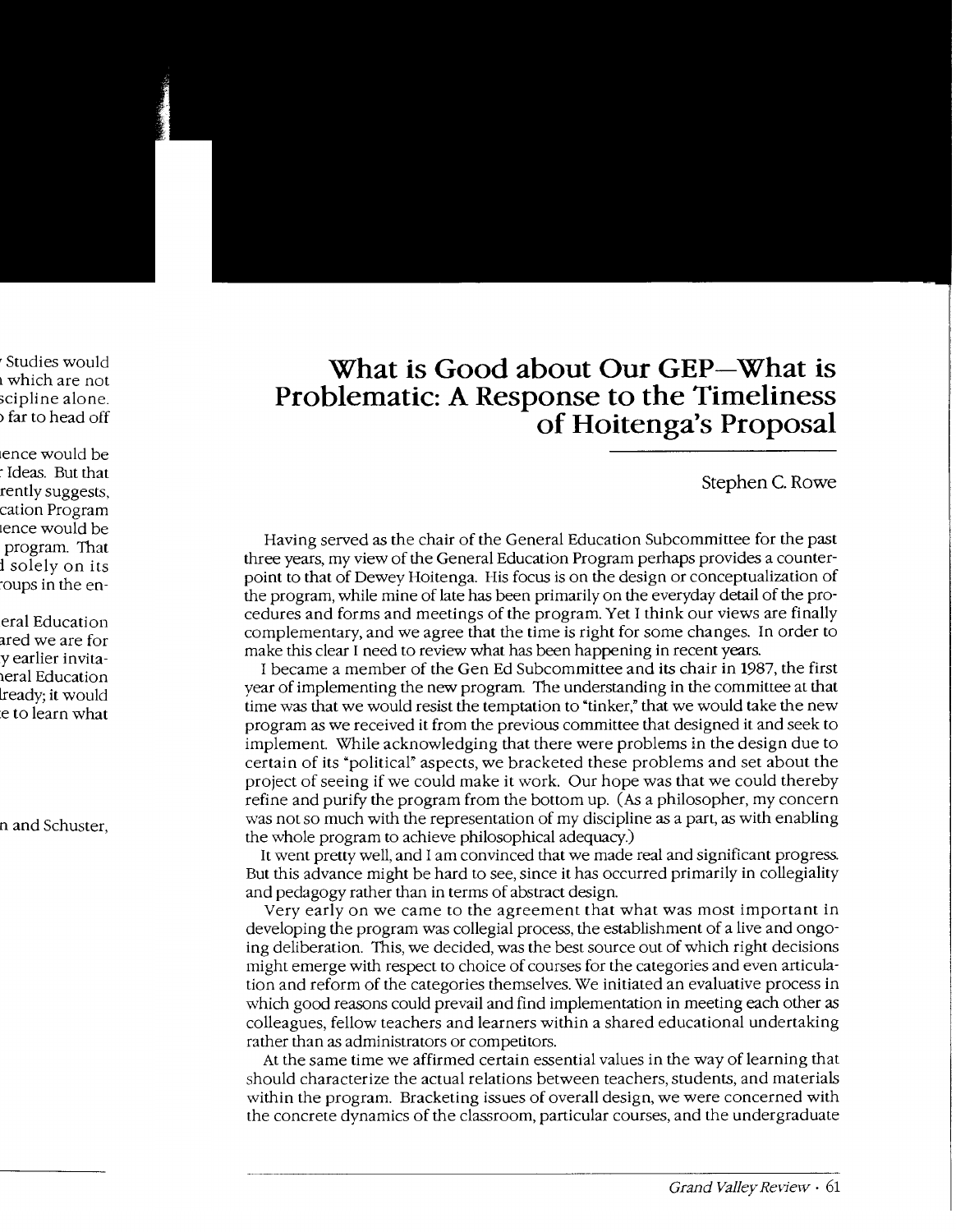program as some kind of learning community. We sought to affirm that general education should reflect our

... commitment not only to the broad distribution of studies that is necessary to the bachelor's degree, but also our commitment to liberal education. That is to say, we are concerned not only with subject matter, but also with the method of instruction. \Ve aim for general education courses to be oriented to liberal education, as something greater than mere coverage of material, in the following senses: that as many classes as possible are small enough to permit and encourage discussion, writing and related methods that enable learning to occur at a level deeper than that of simple memorization of material for tests; that whenever possible there is integration among courses and movement toward appreciation of the general ideas and values that are characteristic of the liberally educated person; and that instruction occurs within a context of continuous discussion of the sort that builds and sustains a learning community. ("Evaluation of the General Education Program," 1/14/89, subsequently approved by UAS)

I want to emphasize the significance of these developments and commitments, ones that might be invisible from outside the committee proceedings or from a purely conceptual orientation to Gen Ed. Speaking now as a teacher and scholar rather than as a committee member, what I value most about Grand Valley is this institutional commitment to liberal education, not so much as intellectual consent to some particular position but as the way we actually relate to students and each other. At GVSU we have the institutional arrangements and commitments by which we can be engaged in real education rather than mere processing of students. At other places the imperatives of number (FTE) drive away from seriousness about general education on every count mentioned in the quote above; institutional realities that are inherently at odds with learning community gradually, and without any explicit discussion or decision, leech the liberal education out of general education. The distinctiveness of our approach, the cost of which is largely born by faculty commitment, cannot be overemphasized-especially among public institutions. What is most persuasive about GVSU is that here we have the adventure of pursuing liberal education among the public (an adventure that is far more persuasive in our recruiting efforts than any"released time" or "research opportunities" we could offer-let us not fool ourselves in our current enthusiasm for a published faculty).

And yet. Turning now to the Hoitenga proposal and the structure of the Gen Ed Program through which we are able to maintain and practice our distinctiveness, there are problems. Parallel with the committee's efforts to develop the more process-oriented goals that I have discussed, we have lived, since receiving the program from the committee of design, with a nagging problem of conceptualization or design. Without departing from our initial agreement against tinkering, we